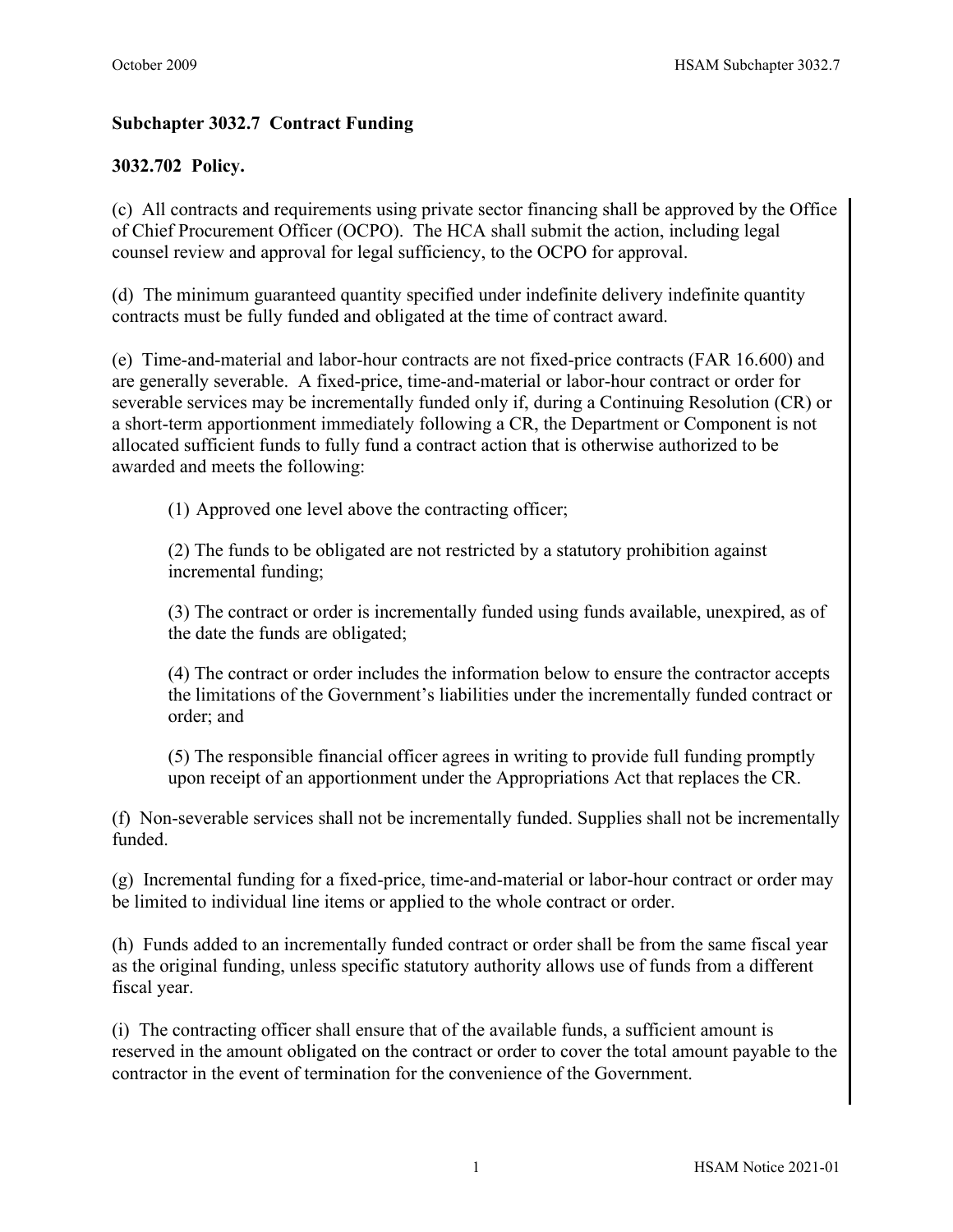(j) The following language shall be included in the terms and conditions of each contract or order that is incrementally funded:

## **Incremental Funding Requirements**

(a) Contract line items are incrementally or fully funded as shown in the below table. The sum of \$\_\_\*\_\_ is available for payment and obligated on this contract (*or order)*. *(Amounts shown below are for illustration only. They must be replaced by actual amounts in each award. The contractor must complete the righthand two columns.)*

| <b>CLIN</b>        | <b>CLIN</b> Price | Amount<br>Currently<br>Funded | Funds<br>Required for<br>Full Funding | Funds<br>Reserved for<br>Termination | Funds<br>Required for<br>Performance |
|--------------------|-------------------|-------------------------------|---------------------------------------|--------------------------------------|--------------------------------------|
| 0001               | \$1,000,000       | \$550,000                     | \$450,000                             |                                      |                                      |
| 0002               | \$450,000         | \$450,000                     | \$0                                   |                                      |                                      |
| 0003               | \$2,250,000       | \$1,200,000                   | \$1,050,000                           |                                      |                                      |
| Contract<br>Totals | \$3,700,000       | \$2,200,000                   | \$1,500,000                           |                                      |                                      |

(b) For items identified in the chart above as not fully funded, the contractor agrees to perform up to the point at which the total amount payable by the Government, including reimbursement of authorized termination costs in the event of termination of those items for the Government's convenience, does not exceed the total amount currently allotted to the items not fully funded under the contract. The contractor is not authorized to continue work on those item(s) beyond that point.

(c) The Government may add funds to this contract as funds become available. There is no fixed schedule for providing additional funds.

(d) If the additional funds are less than the amount required for full performance of this contract (or order), the parties will agree as to the period of performance covered by the funds. The modification adding funds that do fully fund the contract (or order) shall retain the language of this section, appropriately updating the data in paragraph (a).

(e) The contractor will notify the contracting officer in writing at least *thirty (or insert ninety or sixty)* days prior to the date when, in the contractor's best judgment, the work will reach the point at which the total amount payable by the Government, including any cost for termination for convenience, will approximate 85 percent of the total amount then obligated on the contract for performance of the applicable items. The notification will state the estimated date when that point will be reached. If after such notification additional funds are not obligated by the date identified in the contractor's notification, or by an agreed substitute date, the contracting officer will terminate any item(s) for which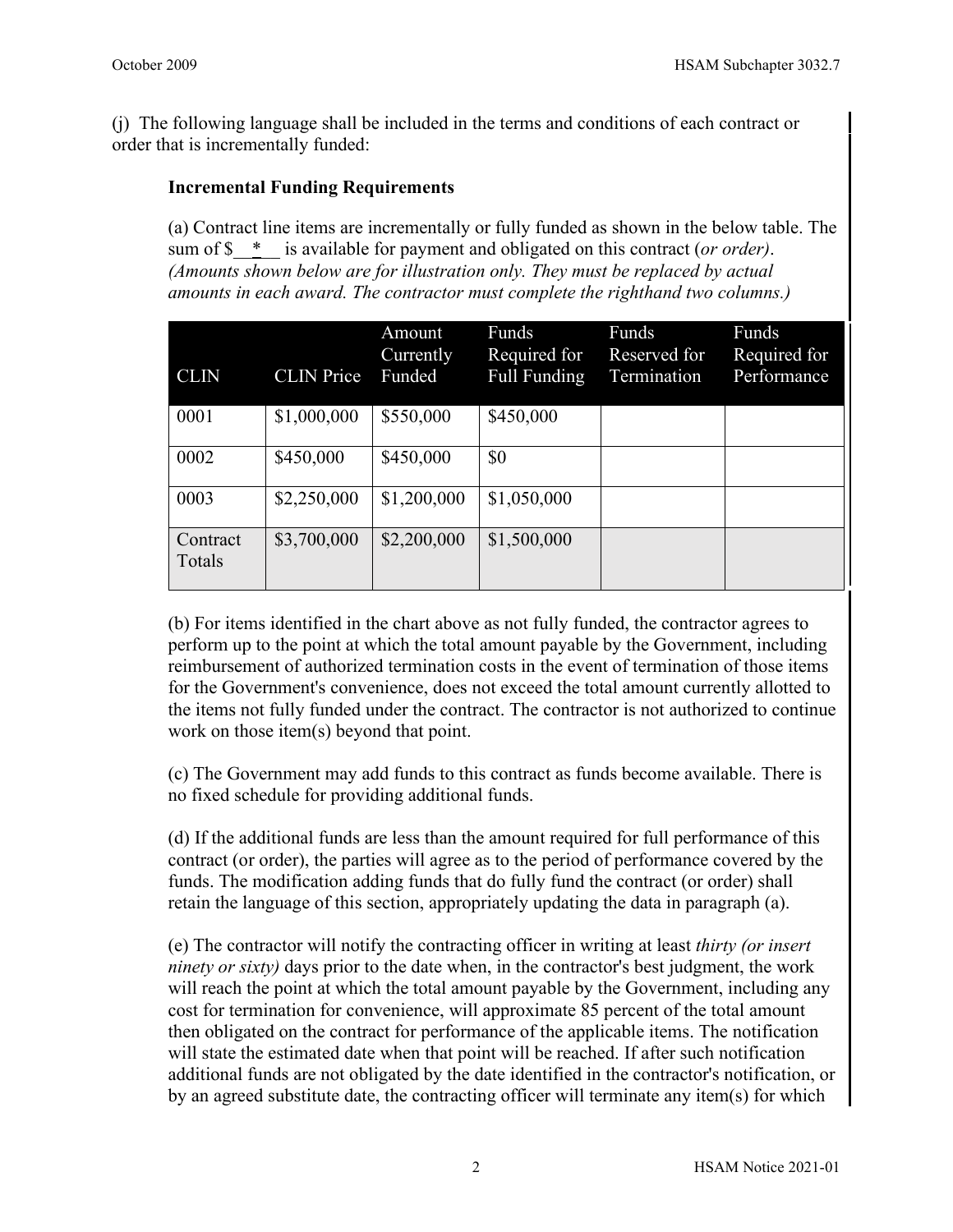additional funds have not been provided, pursuant to the clause of this contract authorizing termination for the convenience of the Government, such as the clause entitled "Termination for Convenience of the Government" or paragraph (1) entitled "Termination for the Government's Convenience" of the clause at FAR 52.212-4, "Commercial Terms and Conditions - Commercial Items."

(f) In the event of incrementally funded line items, the total amount payable by the Government includes allowable costs, profit, and estimated/negotiated termination settlement costs for those items. The Government will not be obligated in any event to reimburse the contractor in excess of the amount obligated on the line items of the contract regardless of anything to the contrary in any other clause.

(g) The contractor agrees that, even though such data are not normally available to the Government, in the event the Government must terminate for its convenience, the contractor shall provide cost data as defined in FAR 15.402 regarding its performance under the contract to support its termination settlement proposal.

(h) The Government may at any time prior to termination allot additional funds for the performance of the contract line item(s) identified in paragraph (a).

(i) The termination provisions of paragraphs (e) through (h) do not limit the rights of the Government under the clause entitled "Default" or "Termination for Cause." The provisions of this section are limited to the work and availability of funds for the contract line items set forth in paragraph (a). This language no longer applies once the contract is fully funded.

(j) Nothing in this section affects the right of the Government to terminate this contract pursuant to the clause of this contract entitled "Termination for Convenience of the Government" or paragraph (1) entitled "Termination for the Government's Convenience" of the clause at FAR 52.212-4, "Commercial Terms and Conditions-Commercial Items."

(k) Nothing herein shall be construed as authorization of voluntary services whose acceptance is otherwise prohibited under 31 U.S.C. 1342.

(l) Upon receipt of the contractor's notice under paragraph (e) of the Incremental Funding Requirements contract language above, the contracting officer shall promptly provide written notice to the contractor that the Government is,--

(1) Allotting additional funds for continued performance and increasing the Government's limitation of obligation in a specified amount;

(2) Terminating the contract; or

(3) Considering whether to allot additional funds; and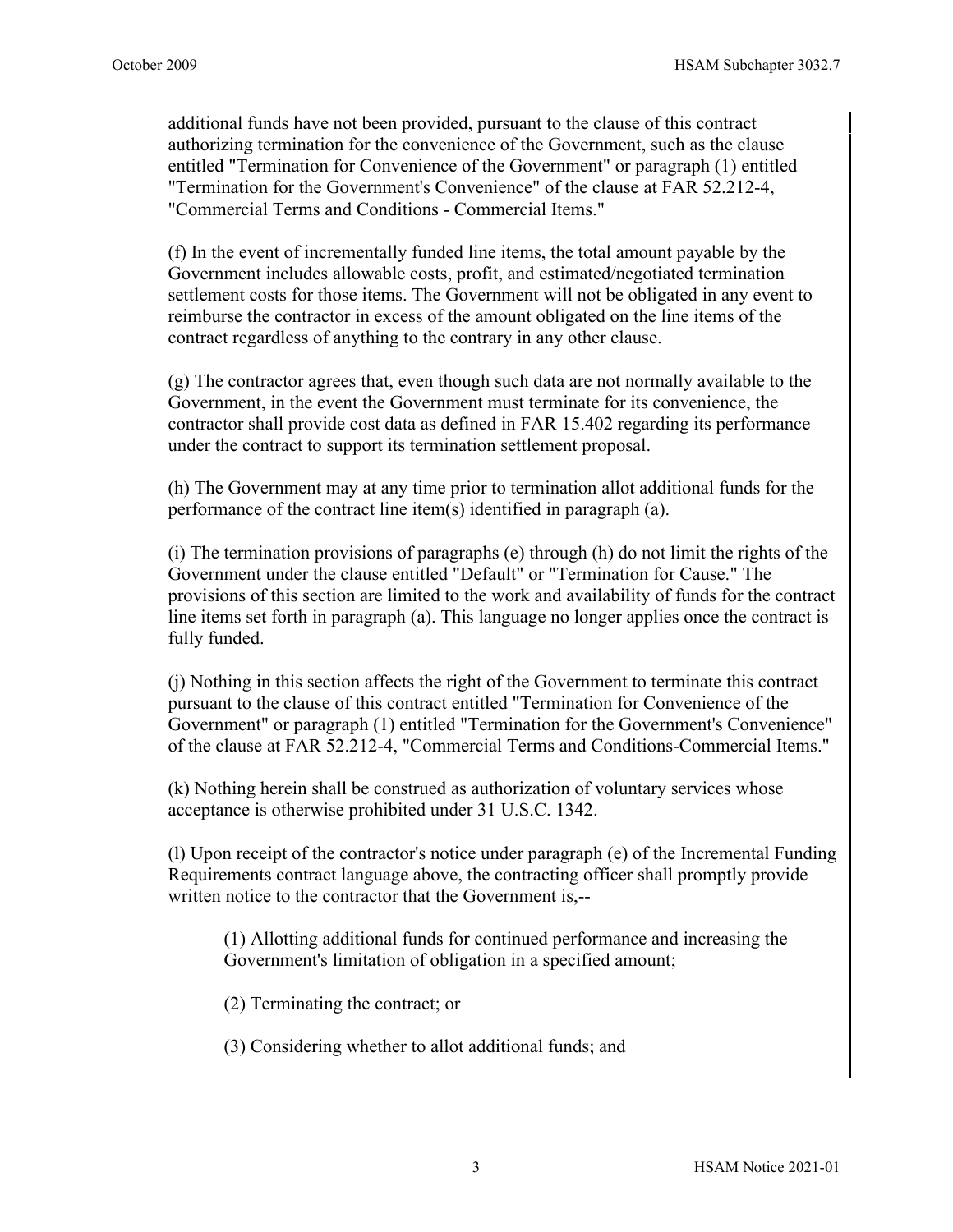(A) The contractor is entitled by the contract terms to stop work when the Government's limitation of obligation is reached; and

(B) Any costs expended beyond the Government's limitation of obligation are at the contractor's risk.

(m) If the contracting officer is notified that the contract will receive no further funds by the date identified by the contractor, the contracting officer shall,--

(1) Promptly give the contractor written notice of the Government's decision and, terminate for the convenience of the Government; or

(2) If the contracting officer has documented reason to believe that funds will be received at a future date, negotiate a mutually acceptable funding schedule.

## **3032.702-70 Procurement requests.**

(a) Acceptance of electronically submitted fund documents. The contracting officer shall accept certified funds submitted electronically via Component approved financial and procurement systems. The contracting officer may require a hardcopy procurement request only from units exempt from the use of Component approved financial and procurement systems.

(b) The requisitioning office/program office is responsible for nominating a qualified Federal employee to serve as a contracting officer's representative (COR), who is trained and certified according to the DHS Acquisition Workforce Policy, number 064-04-003, Federal Acquisition Certification for Contracting Officer's Representatives and Appointment and Revocation or any successor. A procurement request submission for a new procurement lacking a COR nomination package (see HSAM 3004.803-70) unless otherwise exempted by HSAM 3042.270-1 may result in rejection as an incomplete acquisition/procurement request, unless the complete COR nomination package was submitted prior to the procurement request.

## (c) *Treasury Account Symbol (TAS).*

(1) The DHS Office of the Chief Financial Officer issued guidance to Component Budget Directors and Chief Financial Officers on March 18, 2008 mandating inclusion of the Fiscal Year and Treasury Account Symbol on all Procurement Requests (PR) prior to submission to the contracting office for action. The guidance stipulates that as of April 15, 2008, a PR will not be considered complete unless and until this funding information is included in the PR. Failure to include the Fiscal Year and Treasury Account Symbol on the PR constitutes grounds for the contracting office to reject the PR until such time as the information has been entered. See 3032.702-71 for policy regarding a PR that is submitted before funds are available.

(2) Treasury Account Symbols were selected as the format for submission in order to be consistent with the Office of Management and Budget (OMB) guidance requiring agencies to migrate to Treasury Account Symbols for agency financial-reporting purposes (OMB Memorandum M-09-19 dated June 1, 2009, Guidance on Data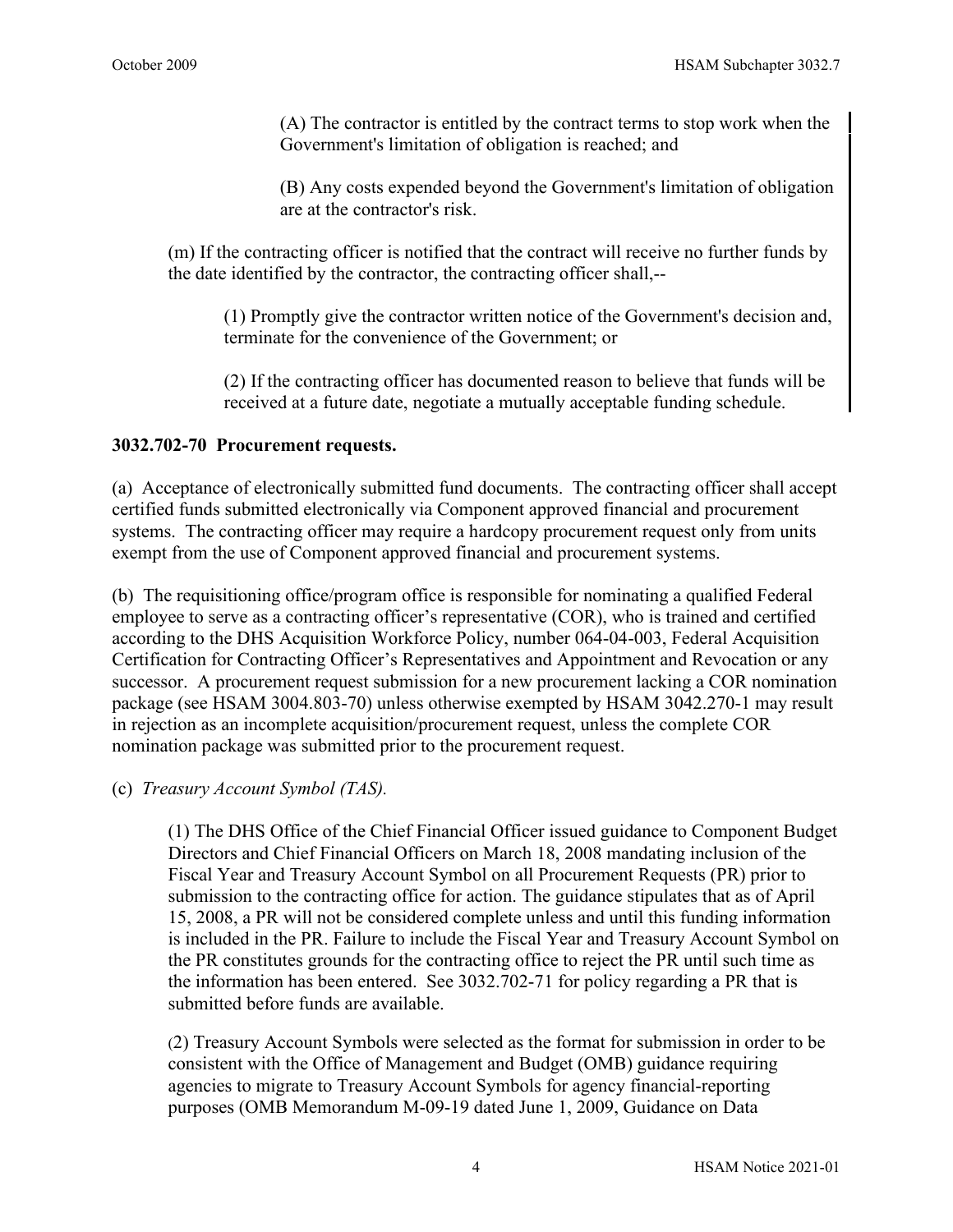Submissions under the Federal Funding Accountability and Transparency Act). Accordingly, TAS submissions are necessary for DHS Congressional Notification requirements (see HSAM 3005.303-70).

## **3032.702-71 Procurement requests prior to availability of funds.**

(a) The Federal Acquisition Regulation does not prohibit a contracting officer from initiating action in response to a procurement request in advance of receipt of certified funds. However, the contracting officer should initiate preaward action only if there is a reasonable expectation that funds will be committed and certified to result in an obligation under an award of a contract or order. If funds are not available, the contracting officer shall not award a contract or order unless:

(1) The requirements of FAR 32.703-2, Contracts conditioned on the availability of funds, are met, and

(2) The appropriate clause cited at FAR 32.706-1, Clauses for contracting in advance of funds, is incorporated into the action (either FAR 52.232-18, Availability of Funds, or 52.232-19, Availability of Funds for the Next Fiscal Year). See HSAM 3032.703-70 for policy on release of a solicitation prior to funds being provided.

## **3032.702-72 Use of private sector financing.**

All proposed contract actions, including orders under GSA FSS contracts and orders under indefinite delivery contracts, that use private sector financing shall be approved by the Office of Chief Procurement Officer (OCPO). The HCA shall submit the action, including legal counsel review and approval for legal sufficiency, to the OCPO for approval.

### **3032.703-3 Contracts crossing fiscal years.**

(b) The HCA, with authority to redelegate to no lower than one level above the contracting officer, is authorized to approve the award of contracts, options, or orders under contracts for severable services for a period beginning in one fiscal year and ending in the next, provided the period of the basic contract, option or order does not exceed one year. Documentation of the approval shall be retained in the contract file.

### **3032.703-70 Issuing a Solicitation before funding is made available.**

(a) *Policy.* The Federal Acquisition Regulation does not prohibit release of a solicitation before funds are made available. A solicitation may be released prior to funds being provided only if there is a reasonable expectation that the requirement will be funded prior to award and the procedures of paragraph (b) are satisfied. The requirements of FAR 32.703-2 and FAR 32.706- 1, Clauses for contracting in advance of funds apply if the action is intended to be awarded without funds.

(b) *Procedures.* A solicitation may be released before funds are committed for the action if: